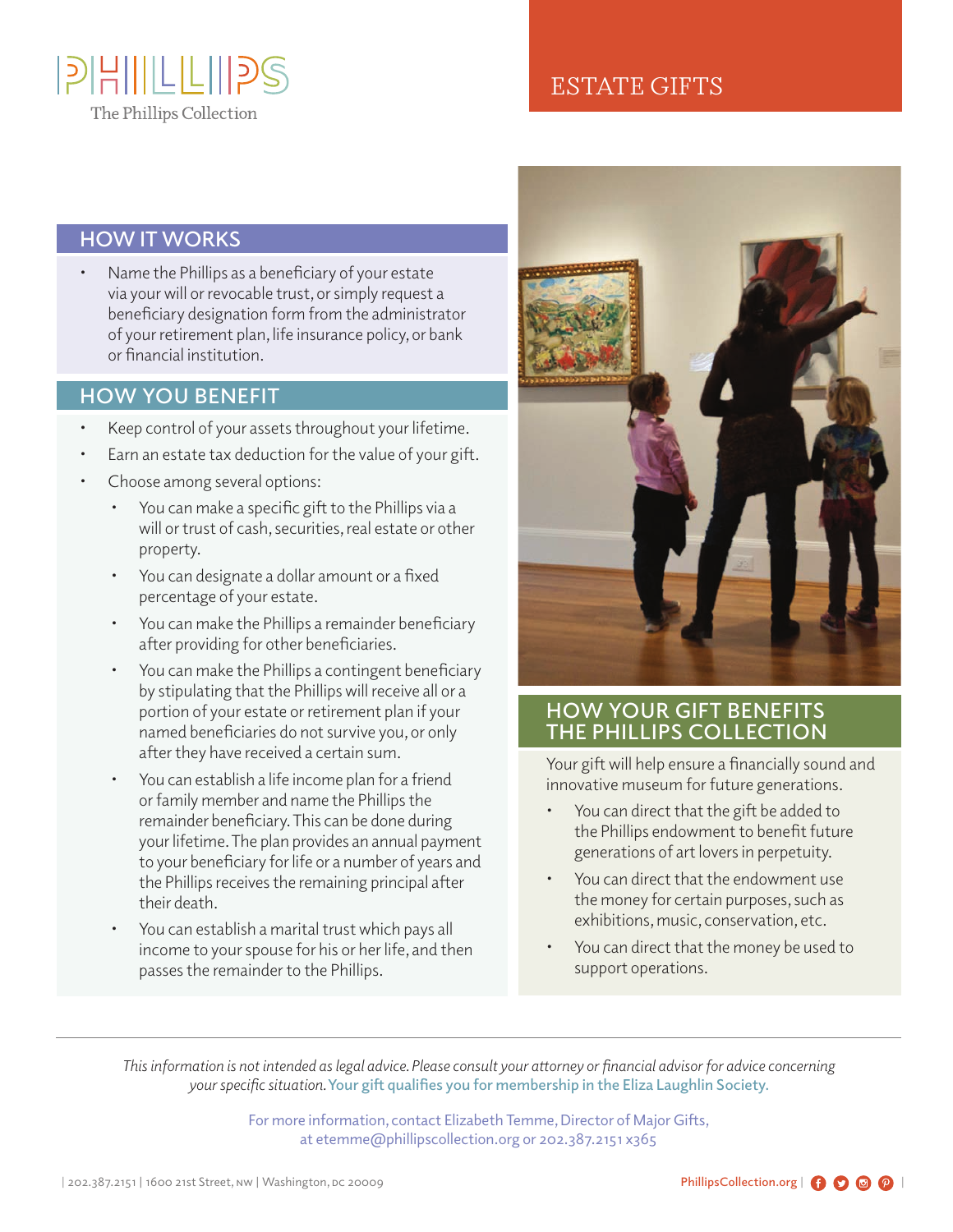

# CHARITABLE REMAINDER UNITRUST (CRUT)

#### **HOW IT WORKS**

- Make a gift of cash, stock, or real estate to The Phillips Collection.
- You can manage the trust yourself or have it professionally managed by Morgan Stanley under guidelines you approve.
- You receive a set percentage of the principal each year for your lifetime.

#### **HOW YOU BENEFIT**

- Your annual payment can grow over time, providing you with a hedge against inflation.
- You can claim an immediate charitable income tax deduction for a portion of your gift amount.
- If you fund your trust with stock or real estate and the trust sells it, you can defer the capital gains taxes on the appreciation.
- A unitrust can pay income to multiple beneficiaries, either for their lifetimes or for a term of up to 20 years.

#### **HOW YOUR GIFT BENEFITS THE PHILLIPS COLLECTION**

- At the death of the last income beneficiary, the remaining fund assets will be used to support the Phillips.
- Whether you direct us to create an endowment or use the funds for current expenses, your charitable gift will enhance and enrich the lives of those who engage with the museum.
- Because of the complexities of administering charitable remainder trusts, the funding minimum is \$100,000.



#### **PLANNING TIPS**

- Your unitrust payments are based on the trust assets' annual fair market value and will vary from year to year. Although unitrust payout rates generally range from 5 to 7 percent, the lower the rate, the greater the gift to the Phillips.
- It is possible to fund a unitrust now while deferring the bulk of your annual payments to a later date. This option allows you to receive a current income tax deduction, enjoy tax-free growth on trust assets, and diversify your retirement income sources.
- A flip unitrust can also allow you to fund a unitrust with an illiquid asset, such as real estate, and then defer receiving income until after the asset is sold.

*This information is not intended as legal advice. Please consult your attorney or financial advisor for advice concerning your specific situation.* **Your gift qualifies you for membership in the Eliza Laughlin Society.**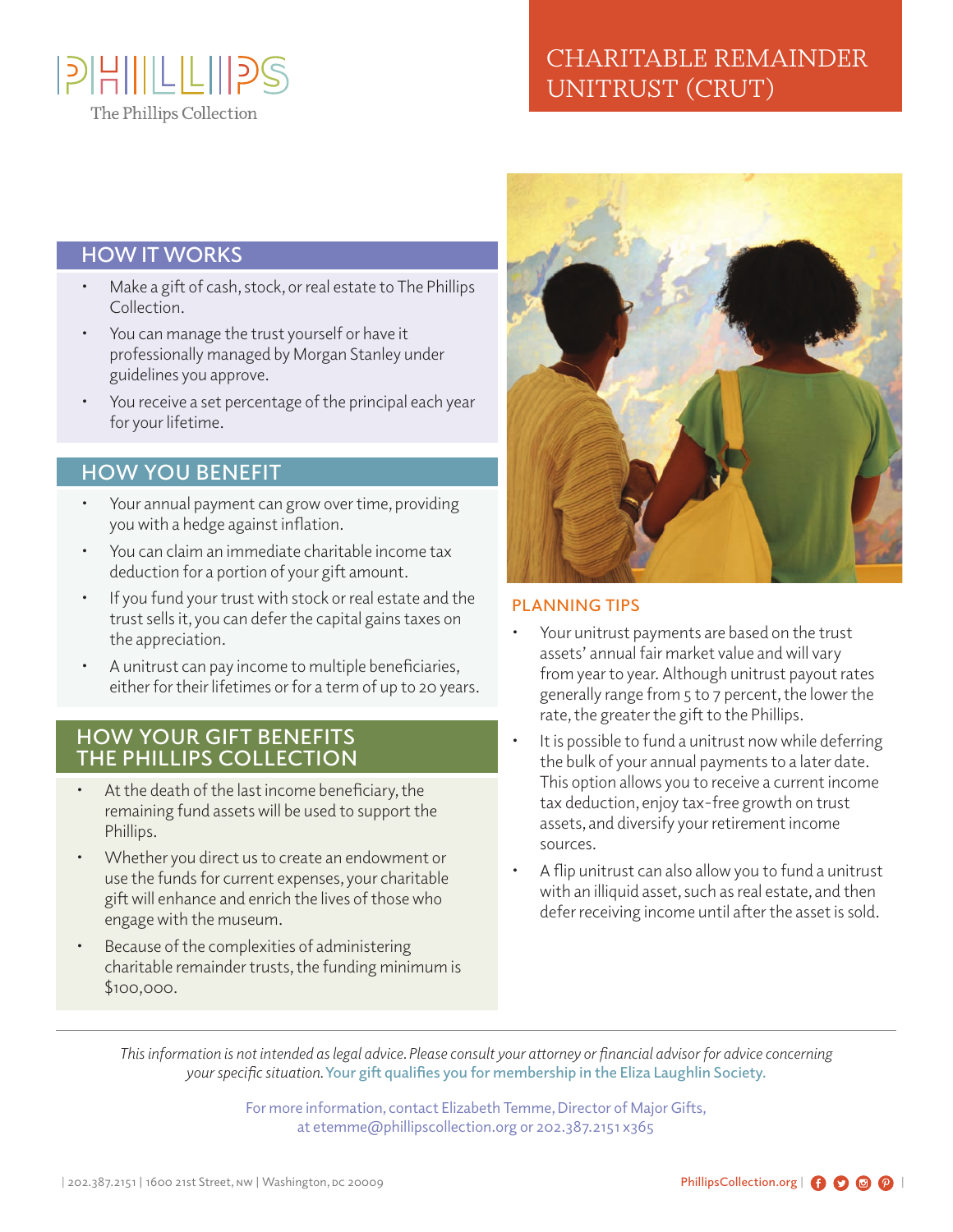

## IRA GIFT

### **HOW IT WORKS**

You designate The Phillips Collection as the beneficiary of your IRA, 401(k), or other qualified retirement plan, in whole or in parts.

#### **HOW YOU BENEFIT**

- Leaving an IRA to a loved one is the least efficient way to make an end of gift life.
- Retirement assets left to an individual are subject to both income tax and possibly estate tax when left to a noncharitable beneficiary.
- As a result your heirs will pay ordinary income tax on all the income you deferred over your lifetime.
- The Phillips pays no income tax on receiving your IRA.
- Leaving your retirement assets to the Phillips frees up other assets that can pass to your heirs free of income tax.
- You can change your retirement account beneficiary designations without paying legal fees to revise your will or revocable trust.

#### **HOW YOUR GIFT BENEFITS THE PHILLIPS COLLECTION**

Your gift will help ensure a financially sound and innovative museum for future generations.

- You can direct that the gift be added to the Phillips endowment to benefit future generations of art lovers in perpetuity.
- You can direct that the endowment use the money for certain purposes, such as exhibitions, music, conservation, etc.
- You can direct that the money be used to support operations.



*This information is not intended as legal advice. Please consult your attorney or financial advisor for advice concerning your specific situation.* **Your gift qualifies you for membership in the Eliza Laughlin Society.**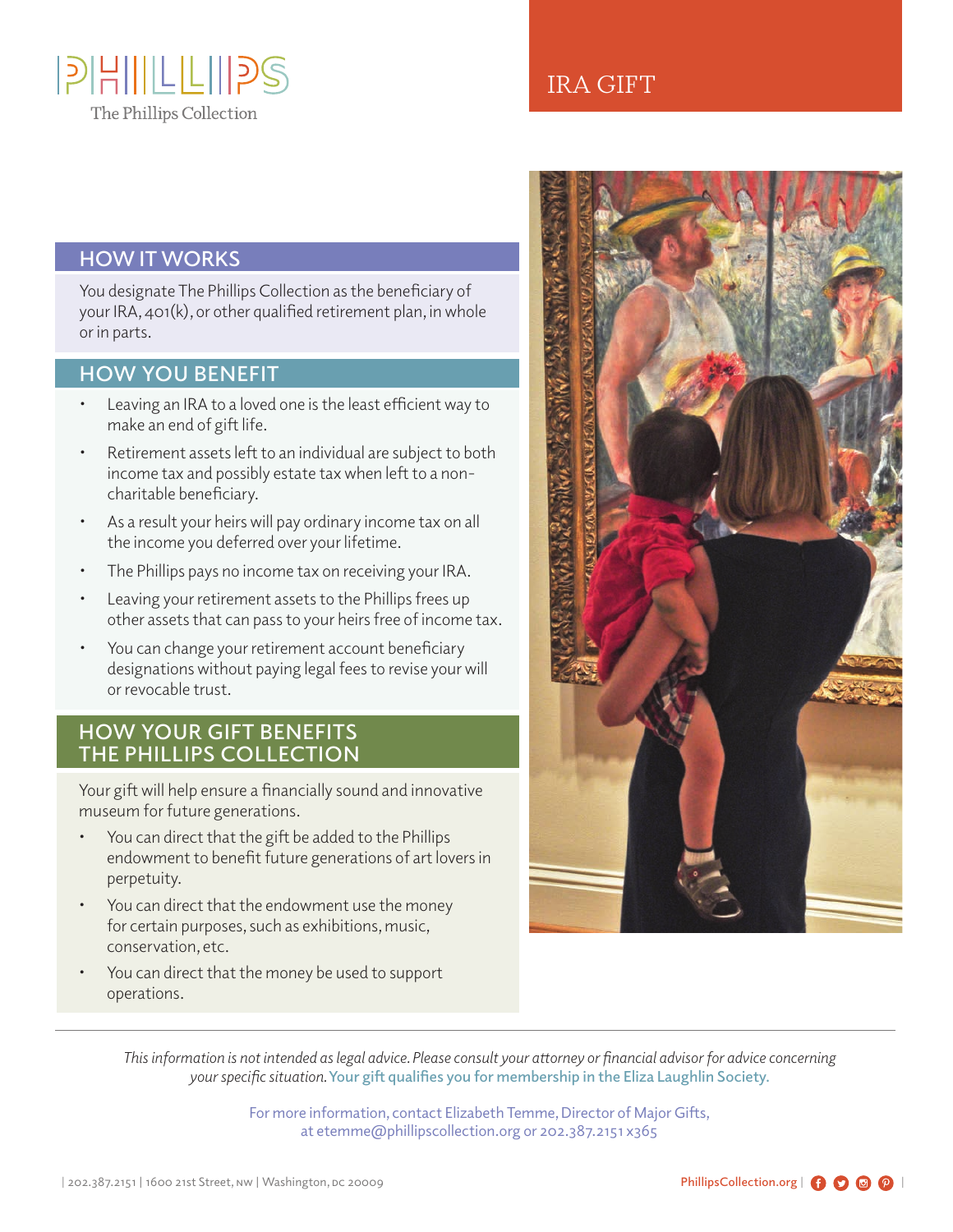

## LIFE INSURANCE

#### **HOW IT WORKS**

- You make a pledge to purchase new life insurance and name The Phillips Collection as your beneficiary.
- You pay half the premium in one payment or up to five annual installments equal to half the cost of insurance.
- The Phillips pays the other half and there are no more payments.
- The cost depends on your age and whether there is one or more insured persons.

### **HOW YOU BENEFIT**

- By using life insurance, you can dramatically increase your donations, providing a lasting legacy for the Phillips.
- The contractual nature of the policy provides a direct way to provide support without adjusting or amending your estate plan and beneficiaries.
- For a relatively small premium you can leave millions.

#### **SEE EXAMPLES ON REVERSE**



## **HOW YOUR GIFT BENEFITS THE PHILLIPS COLLECTION**

Your gift will help ensure a financially sound and innovative museum for future generations.

- You can direct that the gift be added to the Phillips endowment to benefit future generations of art lovers in perpetuity.
- You can direct that the endowment use the money for certain purposes, such as exhibitions, music, conservation, etc.
- You can direct that the money be used to support operations.



*This information is not intended as legal advice. Please consult your attorney or financial advisor for advice concerning your specific situation.* **Your gift qualifies you for membership in the Eliza Laughlin Society.**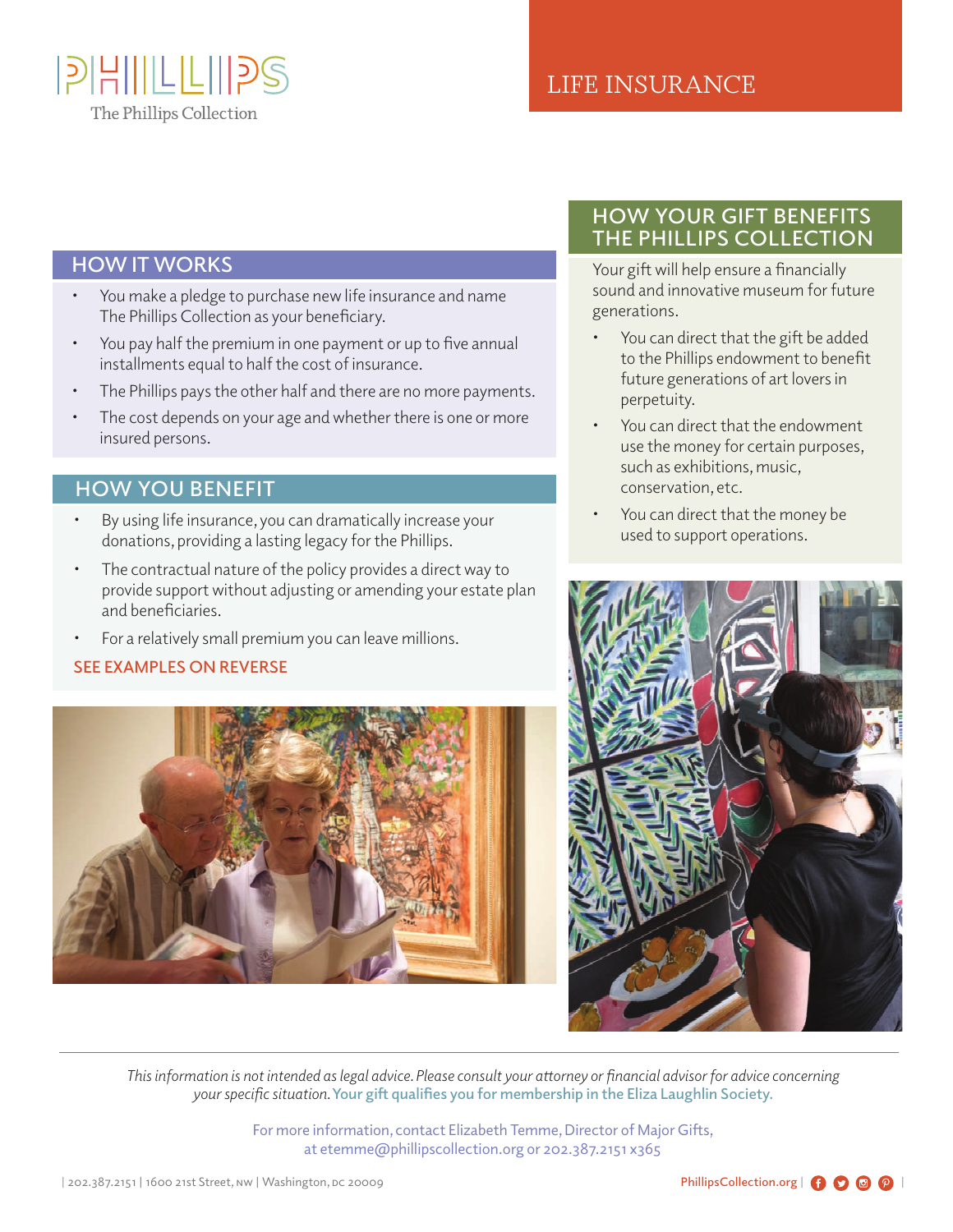

## **MALE - \$1,000,000 ENDOWMENT**

| <b>1 YEAR PAYMENT</b> |                                     |                                        |                                                    |  |  |
|-----------------------|-------------------------------------|----------------------------------------|----------------------------------------------------|--|--|
| Age                   | Donor 1 Yr.<br>Annual<br>Commitment | <b>Phillips</b><br>Collection<br>Match | <b>Annual After</b><br><b>Tax Cost</b><br>at $50%$ |  |  |
| 60                    | 137,401                             | 137,401                                | 68,700                                             |  |  |
| 70                    | 221,565                             | 221,565                                | 110,782                                            |  |  |
| 80                    | 370,253                             | 370,253                                | 185,126                                            |  |  |

| <b>5 YEAR PAYMENT</b> |                                     |                                        |                                                  |  |  |  |
|-----------------------|-------------------------------------|----------------------------------------|--------------------------------------------------|--|--|--|
| Age                   | Donor 5 Yr.<br>Annual<br>Commitment | <b>Phillips</b><br>Collection<br>Match | <b>Annual After</b><br><b>Tax Cost</b><br>at 50% |  |  |  |
| 60                    | 28,924                              | 28,924                                 | 14,462                                           |  |  |  |
| 70                    | 46,821                              | 46,821                                 | 23,411                                           |  |  |  |
| 80                    | 79,384                              | 79,384                                 | 39,692                                           |  |  |  |

### **FEMALE - \$1,000,000 ENDOWMENT**

| <b>1 YEAR PAYMENT</b> |                                     |                                        |                                                    |  |  |  |
|-----------------------|-------------------------------------|----------------------------------------|----------------------------------------------------|--|--|--|
| Age                   | Donor 1 Yr.<br>Annual<br>Commitment | <b>Phillips</b><br>Collection<br>Match | <b>Annual After</b><br><b>Tax Cost</b><br>at $50%$ |  |  |  |
| 60                    | 116,065                             | 116,065                                | 58,032                                             |  |  |  |
| 70                    | 192,735                             | 192,735                                | 96,367                                             |  |  |  |
| 80                    | 339,496                             | 339,496                                | 169,748                                            |  |  |  |

#### **Age Donor 5 Yr. Annual Commitment Phillips Collection Match Annual After Tax Cost at 50% 60** 24,430 24,430 12,215 **70** 40,660 40,660 20,330 **80** 72,603 72,603 36,301 **5 YEAR PAYMENT**

## **JOINT LIFE - \$1,000,000 ENDOWMENT**

| 1 YEAR PAYMENT |                                     |                                        |                                                  |  |  |  |
|----------------|-------------------------------------|----------------------------------------|--------------------------------------------------|--|--|--|
| Age            | Donor 1 Yr.<br>Annual<br>Commitment | <b>Phillips</b><br>Collection<br>Match | <b>Annual After</b><br><b>Tax Cost</b><br>at 50% |  |  |  |
| 60             | 97,683                              | 97,683                                 | 48,841                                           |  |  |  |
| 70             | 162,931                             | 162,931                                | 81,465                                           |  |  |  |
| 80             | 282,739                             | 282,739                                | 141,370                                          |  |  |  |

#### **Age Donor 5 Yr. Annual Commitment Phillips Collection Match Annual After Tax Cost at 50% 60** 20,168 20,168 10,084 **70** 33,648 33,648 16,824 **5 YEAR PAYMENT**

80 58,542 58,542 29,271